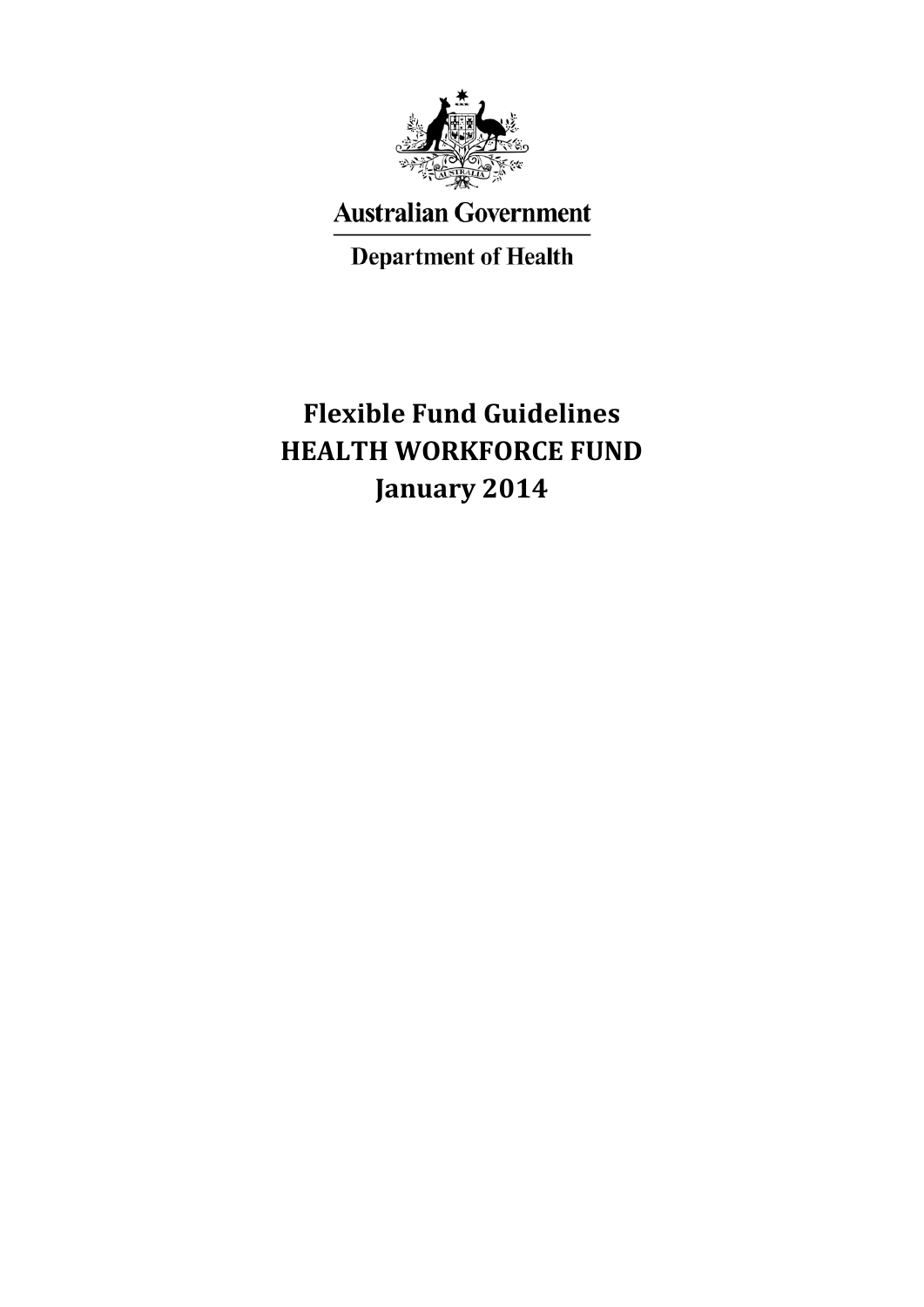# **Introduction**

The Health Workforce Fund (the Fund) is an Australian Government initiative administered by the Department of Health designed to support activities that will improve the capacity, quality and mix of the health workforce to meet the requirements of health services, including through training, registration, accreditation and distribution strategies.

The Fund consolidates a range of existing programs. These programs have been operating for some time and therefore have existing commitments. Additionally a component of the Fund is entitlement based. An amount of approximately \$35 million is available over the period until 2014-15. This funding will be made available through grant or procurement processes to deliver outcomes that meet the aims, objectives and priorities of the Fund.

The vast majority of the Health Workforce Fund is currently allocated to Government commitments. However, these guidelines will be applicable in the event of future funding rounds.

# **Fund objectives and priorities**

Broadly, the Fund's primary objective is to strengthen the capacity of the health workforce to deliver high quality care by targeting the following priority areas:

- **Increase the supply of health workers -** to take into account the changing demographics of the Australian population, and to facilitate a more even distribution of workforce in terms of geography and of the types of services provided**;**
- **Ensure a capable and qualified workforce -** through registration, accreditation, training and development;
- **Support the Indigenous health workforce –** through activities that promote an increase in the capacity of the Aboriginal and Torres Strait Islander health workforce and the broader health workforce to address the needs of Indigenous people.
- **Address health workforce shortages in regional, rural and remote Australia** through, for example, rural workforce programs and better targeting of workforce incentives.

Fund Priorities may be adjusted from time to time to take into account evidence about the effectiveness, efficiency and appropriateness of Fund activities, as well as emerging health workforce challenges.

Approximately 26 programs that are outlined in the Portfolio Budget Statements have been consolidated into the HWF. Activities under the HWF at initial implementation include programs aimed at supporting:

- General Practice training
- Specialist medical training
- Nursing, midwifery and allied health workforce training
- Telehealth (for the training of health professionals)
- The recruitment, retention and support of Overseas Trained Doctors (OTDs)
- The Aboriginal and Torres Strait Islander health workforce through the provision of education, training and mentoring
- Health workforce locum schemes
- Increased number of, and levels of support to, health professionals working in regional, rural and remote Australia
- The development and regulation of the health workforce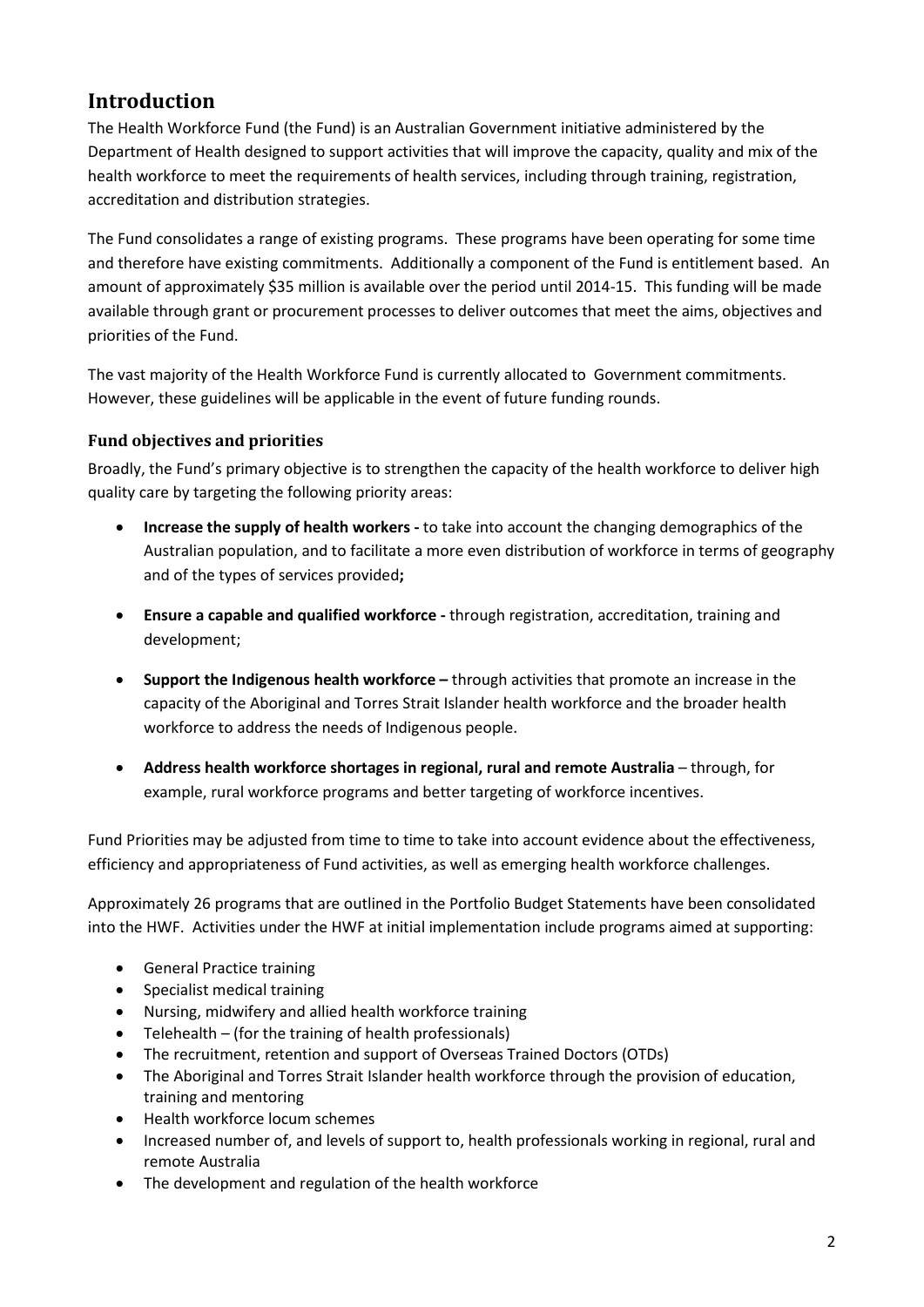- The HECS reimbursement scheme
- Medical Rural Bonded Scholarship (MRBS) Scheme.

### **Background**

The Health Workforce Fund was established in 2011 through the consolidation of a range of existing programs.

The Fund objectives and policy intent have been defined broadly, with the primary objective being to support the delivery of a high quality, well distributed future health workforce. There is a continued commitment within the fund to key priorities including programs that increase training opportunities, assist retention and provide support to doctors, nurses and allied health professionals.

The establishment of the Fund followed a strategic review of the administrative arrangements in the Health portfolio commissioned by the Government in 2010. The review identified an opportunity to improve the management of existing health workforce programs through consolidating them into larger, flexible Funds, in order to cut red tape for grant holders, increase flexibility, and more efficiently provide evidence based funding for the delivery of health outcomes in the community. Further information about the [strategic](http://www.health.gov.au/)  [review and the establishment of the flexible Funds](http://www.health.gov.au/) is available on the Department's website at: www.health.gov.au.

On the condition that further uncommitted funding becomes available, the Fund is intended to be flexible enough to continue to support the types of activities that have previously been supported under the various consolidated programs (subject to demonstrated evidence of their effectiveness and available funding), but in a more streamlined manner, as well as new health workforce priorities.

### **Fund scope and operating parameters**

The Fund is intended to be broad in scope, and flexible enough to support a wide range of activities for the purposes of strengthening the capacity, quality and mix of the health workforce to meet the requirements of health services, including through training, registration, accreditation and distribution strategies.

As funding becomes available, it will be allocated by the Minister for Health for Fund priorities and activities, and then deployed as set out in these guidelines at Section 4.

The funding committed to particular Fund Priorities and supported activities may be varied over time, to take into account:

- Availability of funding;
- Evidence, including from evaluation activities, of the effectiveness, efficiency and appropriateness of Fund activities; and
- Emerging government priorities and announcements.

### **.1.1 Roles and responsibilities**

### **Minister**

The Minister for Health will be responsible for reviewing/setting priorities for the Fund and the allocation of funding against these priorities. These priorities will at all times reflect the aims and objectives of the Fund but may change over time to address emerging issues that will support health workforce activities more effectively.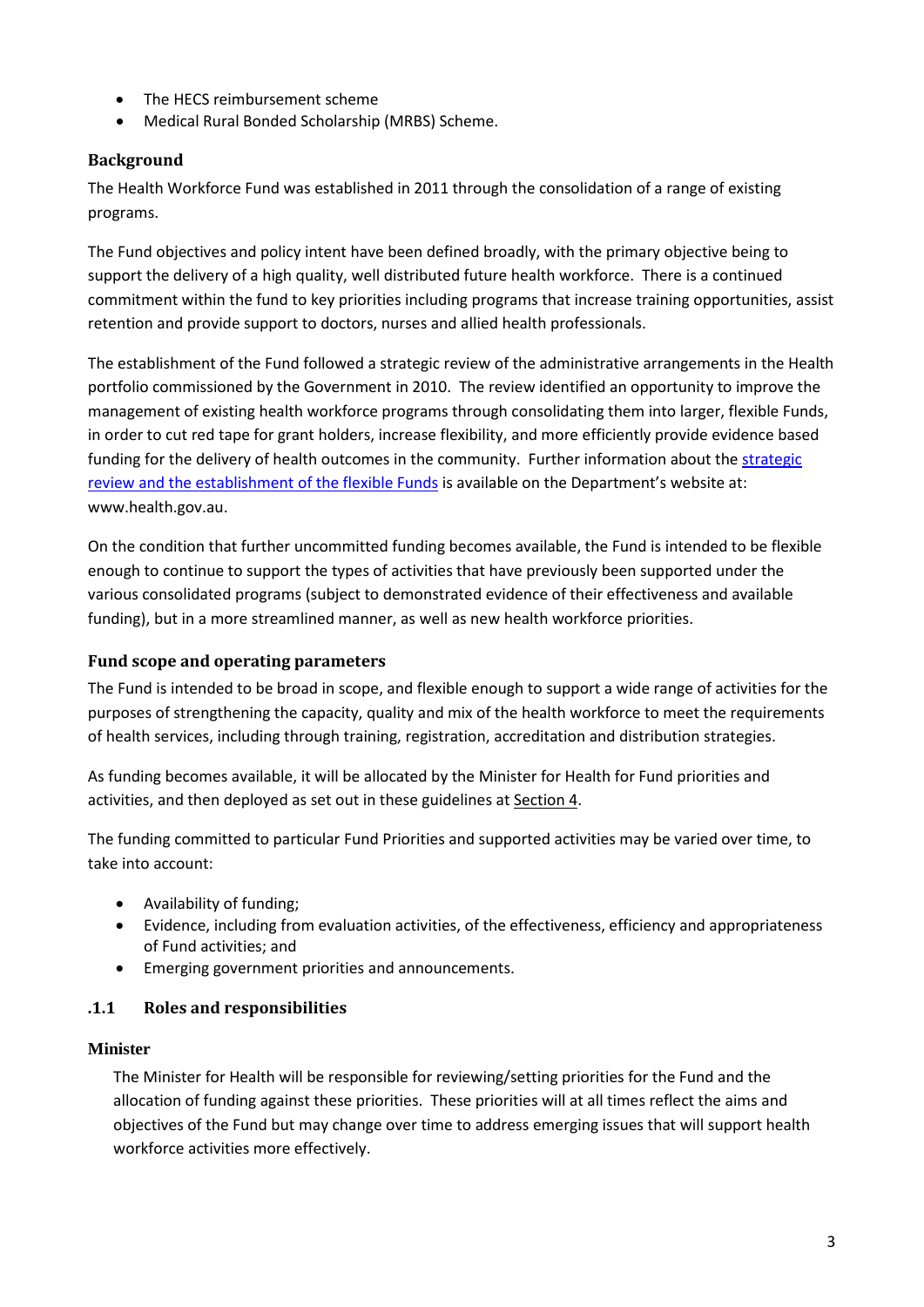#### **Department of Health**

With the exception of entitlement and demand driven programs, the Department will be responsible for the development and dissemination of all application documentation under the Fund and for ensuring that such documentation is in accordance with the Fund's aims, objectives and priorities. The Department will be responsible for notifying applicants of the outcomes of any funding process and will be responsible for responding to queries in relation to the application process, and for resolving any uncertainties that may arise in relation to application requirements.

The Department will also manage the funding arrangements under the Fund and undertake all assessment processes.

The Department will also be responsible for all management and monitoring requirements of successful applicants in any process under the Fund such as:

- developing funding agreements or any alternative contractual arrangement;
- monitoring the performance of projects to ensure the conditions of the contractual arrangement are met;
- assessing performance and financial reports and undertaking follow up activity as necessary;
- making payments on acceptance of milestone reports as specified in the contractual arrangement; and
- providing feedback to funded organisations on the overall project following the conclusion of activities.

#### **Department of Human Services (Medicare)**

The Department of Human Services (DHS) will be responsible for the dissemination of all application documentation for entitlement and demand driven programs. DHS will be responsible for notifying applicants of the outcomes for any entitlement or demand driven program and will be responsible for responding to queries in relation to the application process, and for resolving any uncertainties that may arise in relation to application requirements.

Where DHS administers entitlement and demand driven programs in association with other funded entities, the funded entity may be responsible for notifying applicants of their eligibility and responding to queries in relation to the application process.

#### **Applicants**

In the event of future funding rounds, entities/individuals applying for grants under the Fund are responsible for the development of their application. As part of any application process organisations submitting applications must ensure all information they provide is accurate.

The Department will enter into contractual arrangements for funding under the Fund with single agencies only. Where two or more organisations seek funding as a consortium, a member organisation must be appointed as the lead member and the organisation who will enter into any subsequent contractual relationship with the Department. The lead member must be identified in any application for funding and that application should identify all members of the proposed consortium.

Organisations applying must be prepared to meet the costs associated with the development and lodgement of their application.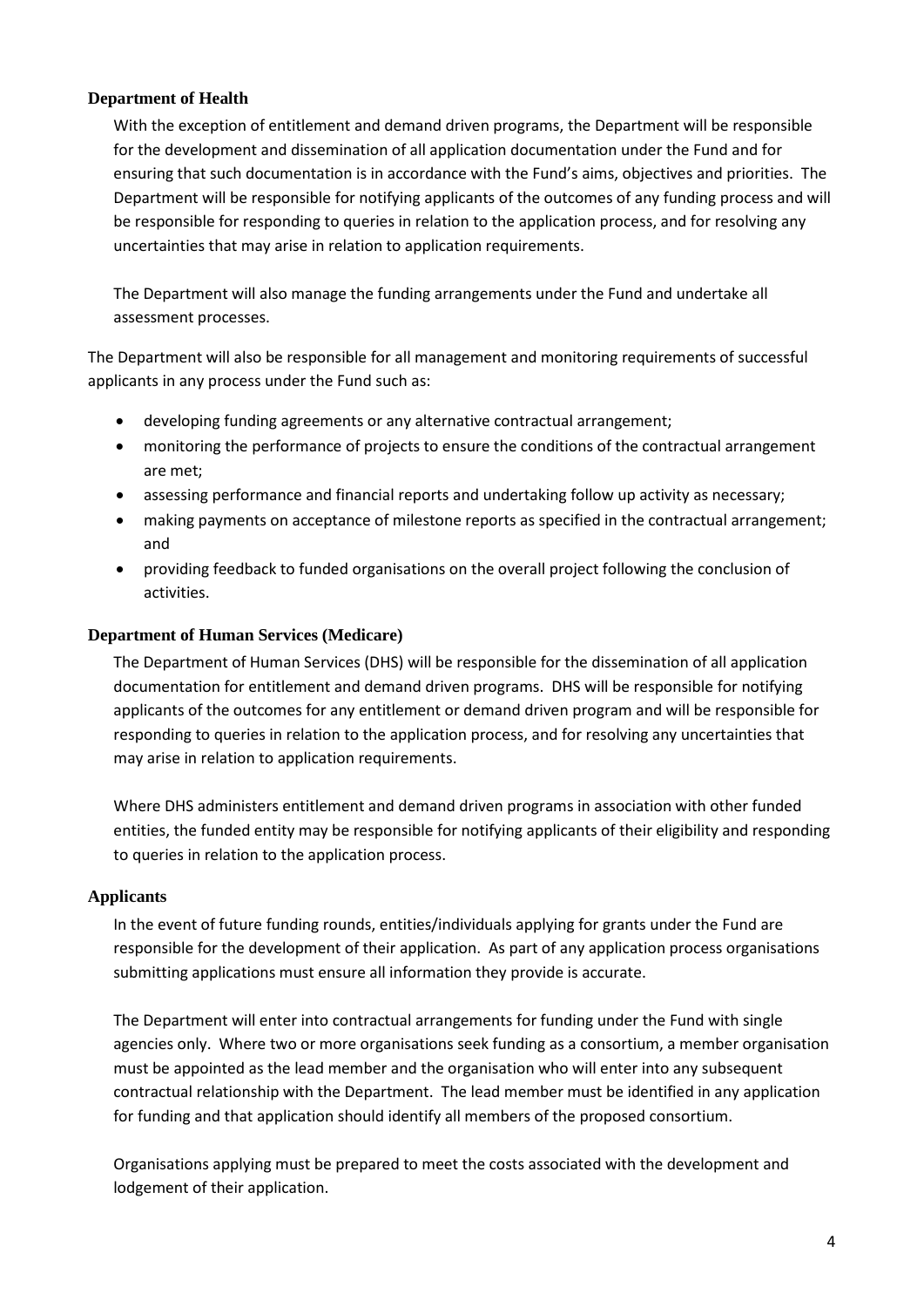### **Funded Entity/Individual**

In the event of future funding rounds, the funded entity/individual is responsible for the efficient and effective delivery of the service in accordance with the obligations contained in any funding agreement or contractual arrangement entered into under the Fund. Organisations funded under the Fund are also responsible for:

- ensuring they meet the specifications of the funding agreement or other contractual arrangement;
- ensuring the project is managed in a cost effective and efficient manner;
- maintaining contact with the Department and advising of any emerging issues that may impact on the success of the project;
- identifying and documenting risks and the appropriate control strategies;
- reporting on project performance and expenditure in accordance with the contractual obligations; and
- assisting with evaluation activities as necessary.

### **.1.2 Fund Timeframe**

The Fund is an ongoing initiative available from 1 July 2011.

Timeframes for specific activities under the priorities may vary depending upon the grant process and the expected outcomes of the individual activities. Timeframes for activities associated with the grant processes will be clearly specified in the application package for that process.

### **.1.3 Fund value**

The total value of the Health Workforce Flexible Fund is \$3.708 billion over the period 2011-12 to 2014-15. Most of this funding is currently allocated to existing Government priorities. Funding is also committed through grants and demand driven/entitlement programs delivered by the Department of Human Services (DHS). .

The Department will review priorities under the Fund on an annual basis and provide advice to the Minister on emerging needs, to allow for the adjustment of future funding allocation against priorities and to ensure that emerging health challenges are being addressed.

# **Eligibility**

### **.1.4 Who can access the Fund?**

In the event of future funding rounds and with the exception of entitlement and demand driven programs, applicants are encouraged from a wide range of non-government and government organisations and also includes students and individuals. Applicants are not required to have had a prior funding relationship established with the Department, but organisations must be a legal entity to be eligible for funding for example:

a) Incorporated Associations (incorporated under State/Territory legislation, commonly have 'Association' or 'Incorporated' or 'Inc' in their legal name);

b) Incorporated Cooperatives (also incorporated under State/Territory legislation, commonly have "Cooperative' in their legal name);

c) Companies (incorporated under the Corporations Act 2001 - maybe not-for-profit or for-profit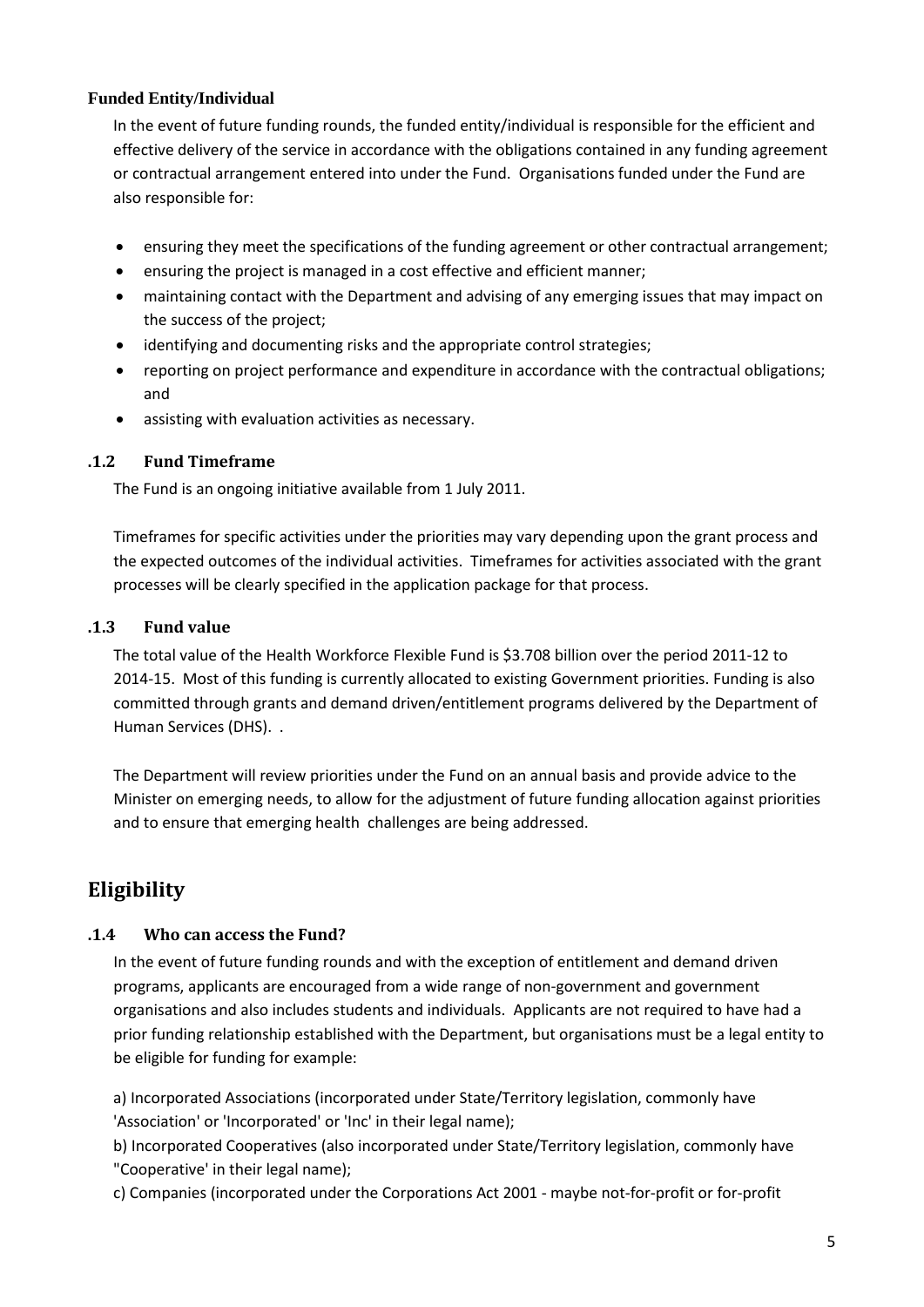proprietary company (limited by shares or by guarantee) or public companies);

d) Aboriginal Corporations (incorporated under the Aboriginal and Torres Strait Islander Act 2006 and administered by the Office of the Registrar of Aboriginal and Torres Strait Islander Corporations); e) Organisations established through a specific piece of Commonwealth or State/Territory legislation (many public benevolent institutions, churches, universities, unions etc);

- f) Partnerships;
- g) Trustees on behalf of a Trust;
- h) State/Territory or Local Governments; and

i) where there is no suitable alternative, an individual or - jointly and separately – individuals.

Should a grant process have restricted eligibility requirements (such as the requirement to be listed as an Approved Provider of residential aged care services) this will be clearly specified in the application package for that process.

In the case of entitlement and demand driven programs, the eligibility criteria on which the assessment of applicants is based is detailed in the individual program guidelines which are available from DHS or the funded entity. (A funded entity is defined as any entity that has been successful in a grant process under the Flexible Fund.)

# **.1.5 What is eligible for funding?**

In the event of future funding rounds and with the exception of entitlement and demand driven programs, applications must propose to undertake activities that meet the aims, objectives and priorities for the Fund, and comply with the terms of the application documentation. Matters such as:

- project activities/items that will be considered eligible;
- any funding caps (minimum and/or maximum limits);
- any restrictions on Start/End dates for activity. For example, all projects must be completed within the stated Financial Year/s;
- any restrictions around whether funding will be provided only for new or additional work; and
- any restrictions on when funding must be expended by. For example, all funding will be available from 1 July 2011 and must be expended by 30 June 2015;

will be included in any Invitation to Apply or Approach to Market documentation, as required. Retrospective items/activities will not normally be funded by the Fund (NB: Unless allowed under the terms of the Fund and agreed by the Department).

Applications for entitlement and demand driven programs are assessed in accordance with the program guidelines which must support the aims, objectives and priorities for the Fund.

# **Probity**

The Australian Government is committed to ensuring that the process for providing funding under the Health Workforce Fund is transparent and in accordance with published Fund Guidelines. Individual grant processes will contain detailed guidance on the specific requirements for that process and these will not be inconsistent with the Fund Guidelines.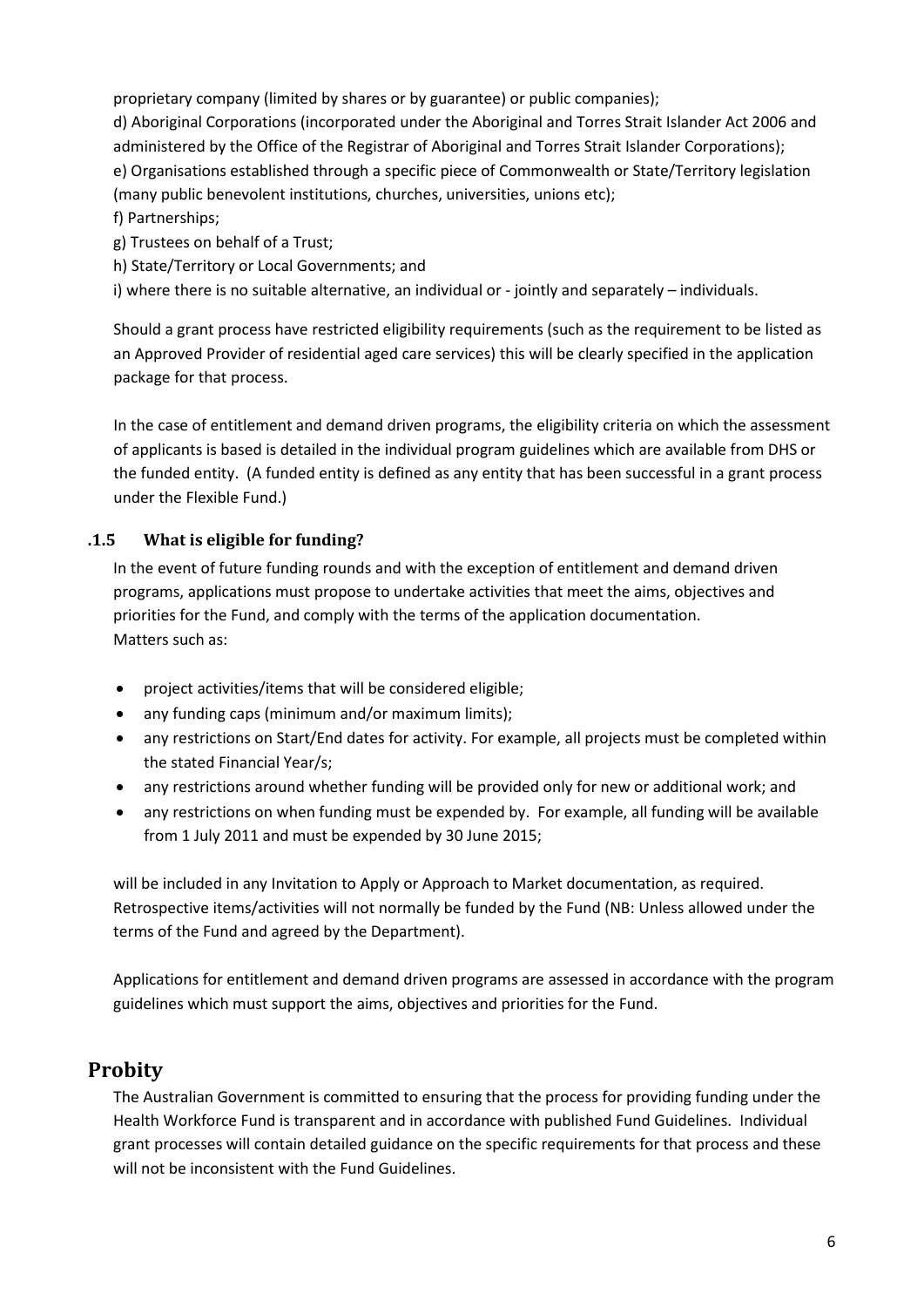Note: Fund Guidelines may be varied from time-to-time by the Australian Government as the needs of the Fund dictate. Amended Fund Guidelines will be published on the Department's website in advance of any grants process.

### **Conflict of interest**

Each applicant will be required to declare as part of any application process, existing conflicts of interest or that to the best of their knowledge there is no conflict of interest, including in relation to the examples below, that would impact on or prevent the applicant from proceeding with the project or any contractual arrangement it may enter into with the Australian Government. Where an applicant subsequently identifies that an actual, apparent, or potential conflict of interest exists or might arise in relation to an application for funding, the applicant must inform the Department in writing immediately.

A conflict of interest may exist, for example, if the applicant or any of its personnel:

- Has a relationship (whether professional, commercial or personal) with a party who is able to influence the application assessment process, such as a Department staff member;
- Has a relationship with, or interest in, an organisation, which is likely to interfere with or restrict the applicant in carrying out the proposed activities fairly and independently; or
- Has a relationship with, or interest in, an organisation from which they will receive personal gain as a result of the granting of funding under the Health Workforce Fund.

### **.1.6 Confidentiality and Protection of Personal Information**

Each applicant will be required to declare as part of their application, their ability to comply with the proposed contractual arrangement to be entered into with the Australian Government.

The Protection of Personal Information Clause requires the Funded organisation to:

- comply with the *Privacy Act (1988) ('*the Privacy Act'*),* including the 11 Information Privacy Principles (IPPs), as if it were an agency under the Privacy Act*,* and the National Privacy Principles (NPPs);
- refrain from engaging in direct marketing (s 16F of the Privacy Act), to the extent that the NPP and/or s 16F apply to the Funded organisation; and
- impose the same privacy obligations on any subcontractors it engages to assist with the Project.

The Confidentiality Clause in any subsequent contractual arrangement imposes obligations on the funded organisation with respect to special categories of information collected, created or held under the Agreement. The funded organisation is required to seek the Commonwealth's consent in writing before disclosing Confidential Information.

The specific clauses governing the confidentiality provisions of any grant process under this Fund will be contained in the contract that will form part of any grant application documentation available to potential applicants.

# **Fund Application Processes**

In the event of future funding rounds, access to funding from the Health Workforce Fund will be available via a variety of means. The Department proposes to undertake the following to achieve the Fund's aims, objectives and priorities: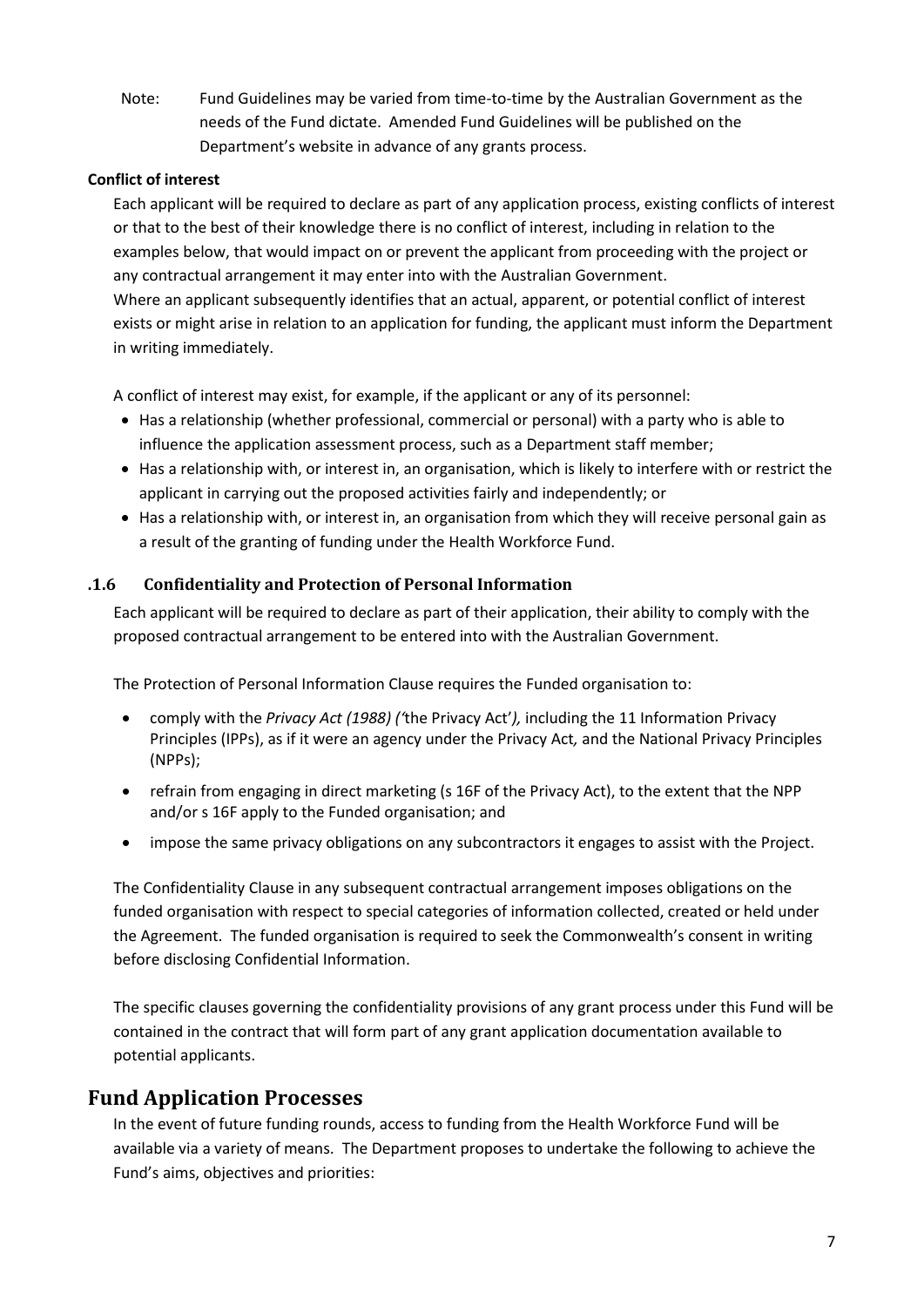### **.1.7 Open Grant rounds**

Regular competitive funding rounds which open and close to applications on nominated dates, with eligible applications being assessed against the selection criteria set down for the initiative and then prioritised against competing, eligible applications for the available funding will be undertaken to achieve the Fund's aims, objectives and priorities.

### **.1.8 Targeted grant rounds**

Funding will also be made available through targeted or restricted competitive funding rounds from time to time to meet the Fund's aims, objectives and priorities. These grant rounds will be open to a small number of potential funding recipients based on the specialised requirements of the initiative or project under consideration.

### **.1.9 Entitlement arrangements / demand driven programs**

Applications may be submitted at any time over the life of the program and are assessed individually against the specified eligibility criteria set down for the entitlement with decisions being determined without reference to the comparative merits of other applications.

### **.1.10 One off/Unsolicited activities**

One off/unsolicited activities may be funded outside of grant rounds on the provision that the activity meets the Fund's aims, objectives and priorities.

### **.1.11 Program underspends**

Funding allocations will be monitored throughout the year with potential underspends identified. Applications identified as being able to meet the Fund's aims, objectives and priorities, and not receiving funding through an open or targeted grants round will be prioritised and shortlisted for consideration should such underspends be identified. Under expenditure may also be used to fund unsolicited proposals or one-off grants where such proposals will meet the Fund's aims, objectives and priorities.

From time to time, the Commonwealth may direct additional or supplementary funding to services under the Fund. For example providing targeted services to areas where evidence shows that there is a need.

These Fund Guidelines will form part of the Invitation to Apply documentation and must be met in all circumstances where grant or procurement arrangements are entered into under the Fund.

In urgent or unforeseen circumstances the Minister or Departmental Delegate has the right to waive eligibility criteria.

### **.1.12 Application Processes:**

A range of activities will be funded under the Fund. With the exception of entitlement and demand driven programs, each funding process will have comprehensive Invitation to Apply documentation developed that will detail at a minimum the following:

- How the initiative meets the aims, objectives and priorities of the Fund as specified in Section 1 above;
- Eligibility criteria as specified in Section 2 above;
- Assessment criteria specifically relating to the activities being funded;
- Assessment process as specified in Section 1.3 above;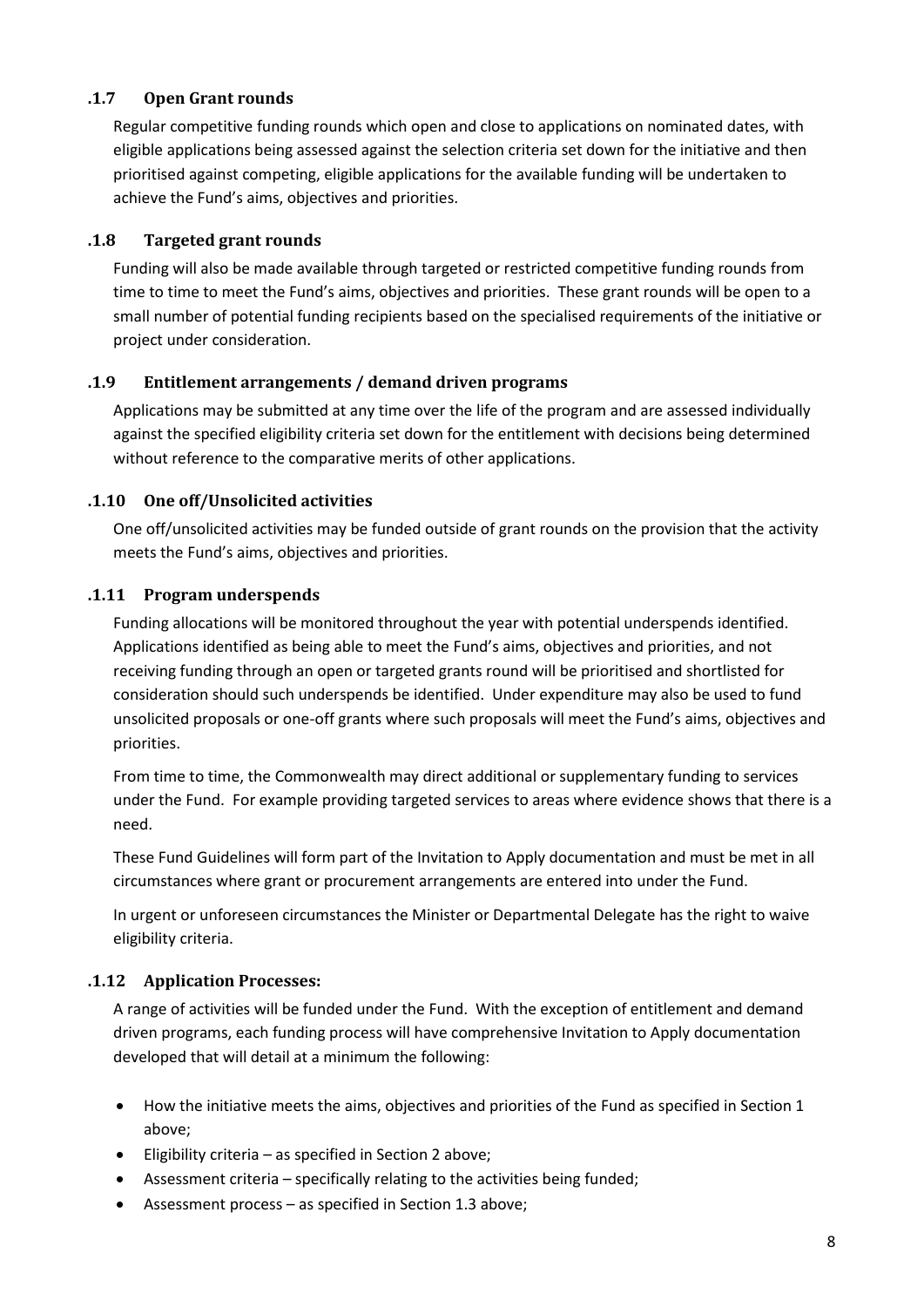- Funding available;
- Timeline for funding;
- Proposed contractual arrangements as specified at Section 5;
- Procedures for submitting an application;
- Contact officer for applicants; and
- Fund Guidelines.

A full suite of documentation will be provided with each funding process. Where possible a minimum of one months' notice will be given to potential applicants of any proposed funding process. Such notice including the broad objectives of the funding round, the level of funding available and the timeframe for funding will be published on the [Departments internet site](http://www.health.gov.au/) at www.health.gov.au.

### **.1.13 Decisions**

#### **Approval of funding**

With the exception of entitlement and demand driven programs, following an appraisal of the application/s by the Fund Assessment Panel for that process, advice will be provided to the Funding Approver on the merits of the application/s. The final decision about the approval of a grant will be made by the Minister for Health or agency Chief Executive ( including a Chief Executive's delegate).

Assessment panels are required to make recommendations to the expenditure delegate, within the policies of the Commonwealth and the reasons for which the funds have been made available. These panels are made up of departmental officials. Outside experts will only be engaged to provide the panels with specific analysis and advice on the criteria within their scope of expertise, if this is required.

The Approver will consider the advice provided by the assessment panel and whether the proposal will make an efficient, effective, ethical and economical use of Commonwealth resources, as required by Commonwealth legislation, and whether any specific requirements will need to be imposed as a condition of funding. Funding approval is at the discretion of the Approver.

#### **Advice to applicants**

Applicants will be advised by letter of the outcome of their application. Letters to successful applicants will contain details of any specific conditions attached to the funding. In accordance with the Commonwealth Grants Guidelines grant approvals will also be listed on the Department's website. The Department will notify all unsuccessful applicants.

#### **Complaint handling**

DoH's [Procurement and Funding Complaints Handling Policy a](http://www.health.gov.au/internet/main/publishing.nsf/Content/pfps-complaintsprocedures)pplies to complaints that arise in relation to a procurement or funding process. It covers events that occur between the time the request documentation is released publicly and the date of contract execution, regardless of when the actual complaint is made. DoH requires that all complaints relating to a grant or procurement process must be lodged in writing. Further details of the policy are available on the 'About Us' page on the Department's internet site (www.health.gov.au).

#### **Decision making for entitlement and demand driven programs**

The appraisal of an application for a grant under an entitlement or demand driven program is undertaken in accordance with the program guidelines. Decisions on the approval of these grants are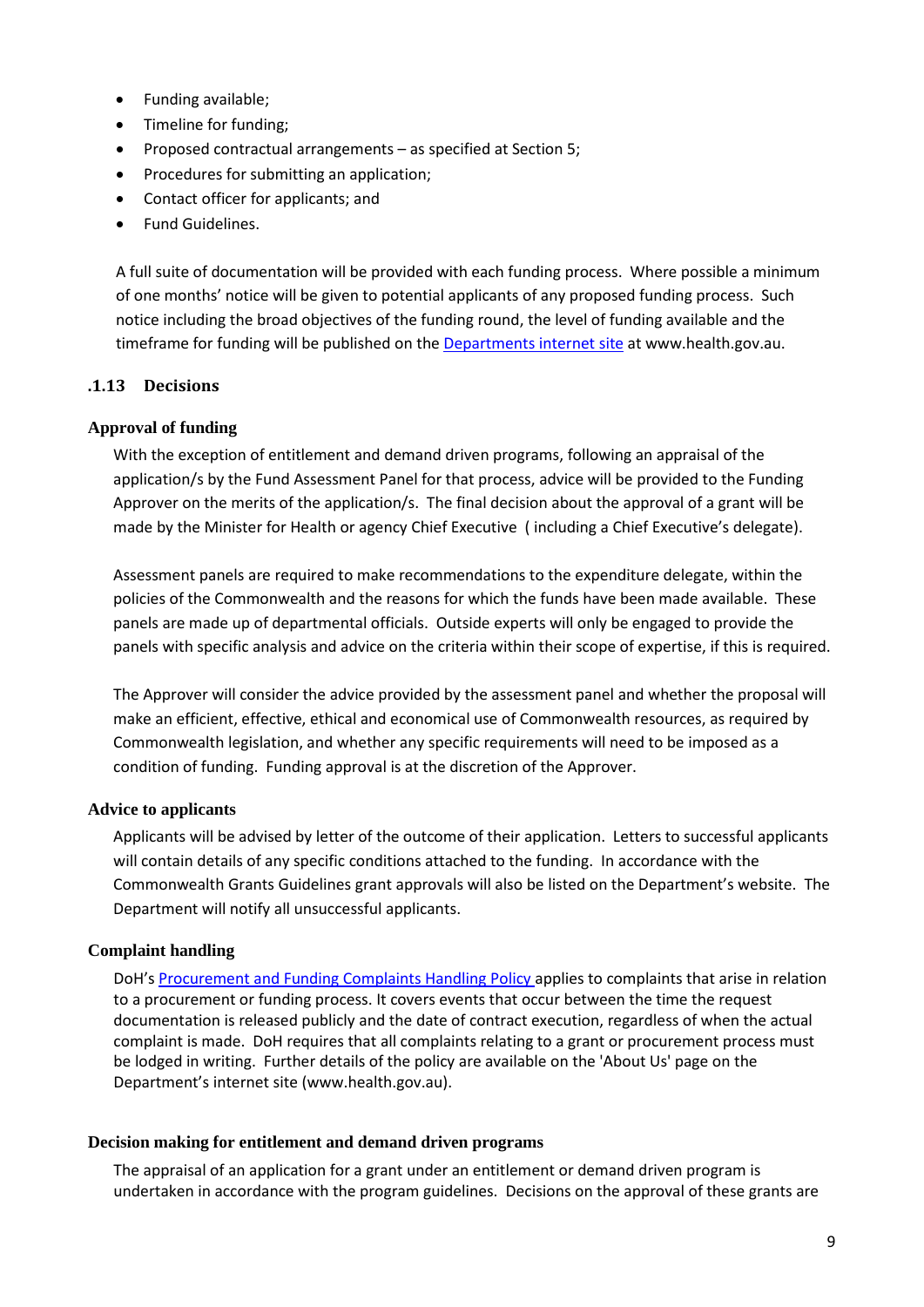made by DHS or in some cases by another funded entity who co-administers the program in association with DHS.

Successful and unsuccessful applicants are advised by letter of the outcome of their application. If an applicant chooses to appeal a decision, the appeal will be forwarded to the Department for review.

# **Conditions of Funding**

### **.1.14 Contracting arrangements**

Successful applicants funded under the Fund will be required to enter into a funding agreement or alternative contractual arrangement with the Commonwealth (represented by the Department).

A copy of the proposed contractual arrangement will form part of any material that forms the basis of a grant process under this Fund.

### **.1.15 Specific conditions**

There may be specific conditions attached to the funding approval required as a result of the appraisal process or imposed by the Approver. These will be identified in the offer of funding or during contract negotiations.

### **.1.16 Payment arrangements**

Payments will usually be made on achievement of agreed milestones.

Before any payment can be made, funding recipients will be required to provide:

- a tax invoice for the amount of the payment; and
- evidence of meeting the obligations of the contract/funding agreement.

Where payments are linked to the achievement of specific milestones, payments will only be made after the Department is satisfied that those milestones and associated obligations of the contractual arrangement have been met.

Payments associated with demand driven programs are generally made through the Department of Human Services. Recipients should submit applications for payments directly to DHS. Where a demand driven program is administered in association with another funded entity, the funded entity will advise DHS when the applicants have met the requirements that trigger the grant payments and advise that the grant payment can be made.

### **.1.17 Reporting requirements**

Funding recipients will be required to provide progress reports on the agreed milestones. These progress reports may include funding acquittal requirements. The timing of progress reports will be negotiated and form part of the final contractual arrangement. The format and framework for providing progress reports will take into account the size, cost and relative risks of the initiative/project being undertaken by the funding recipient.

Reports on entitlement and demand driven programs must be provided to the Department by DHS in the timeframes and format outlined in the program specific Business Practice Agreements between the Department and DHS.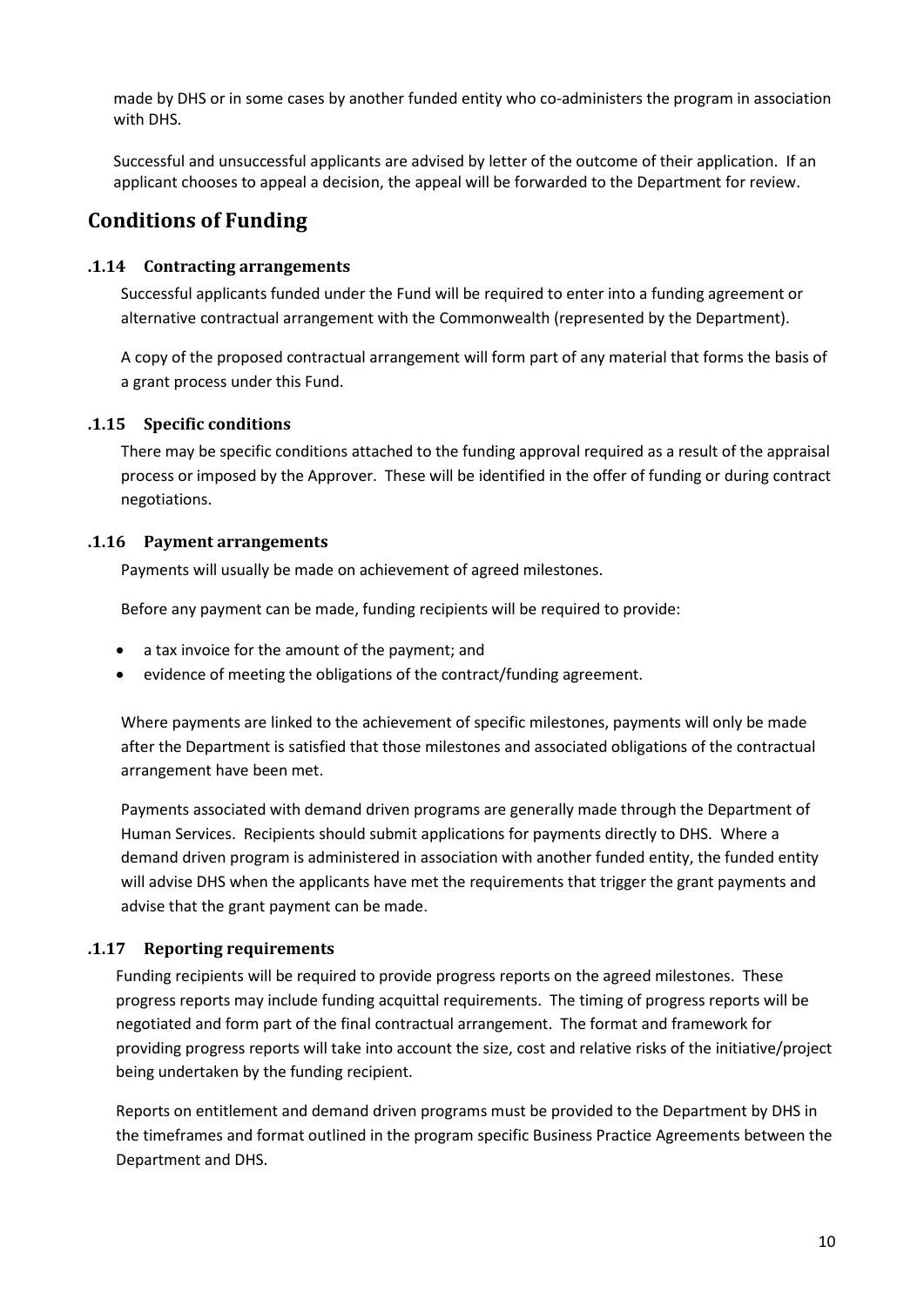### **.1.18 Monitoring**

The funded entity will be required to actively manage the delivery of the project. The Department will monitor progress against the funding agreement or contract through assessment of progress reports and by conducting site visits as necessary.

### **.1.19 Evaluation**

An evaluation by the Department will determine how the funding contributed to the objectives of the Fund. Funding recipients may be required to provide information to assist in this evaluation for a period of time, as stipulated in the funding agreement or contract, after funding has been provided.

# **Procurement activities**

Funds appropriated for the purpose of the Health Workforce Fund may also be used for the procurement of work directly related to the purpose of the Fund e.g. Program Evaluation. Such Procurements will be undertaken in accordance with the requirements of the Commonwealth Procurement Rules and will be for purposes that are consistent with the aims, objectives and priorities of the Fund.

# **Entitlement and Demand Driven Programs**

Funds appropriated for the purpose of the Health Workforce Fund may also be used for entitlement and demand driven programs, e.g. the Practice Nurse Incentive Program and the HECS Reimbursement Scheme. The application process and detailed selection criteria for each individual entitlement and demand driven program is detailed in program guidelines available on the [Department of Human](http://www.humanservices.gov.au/)  [Services](http://www.humanservices.gov.au/) website (http://www.humanservices.gov.au/) in the 'Health professionals' section.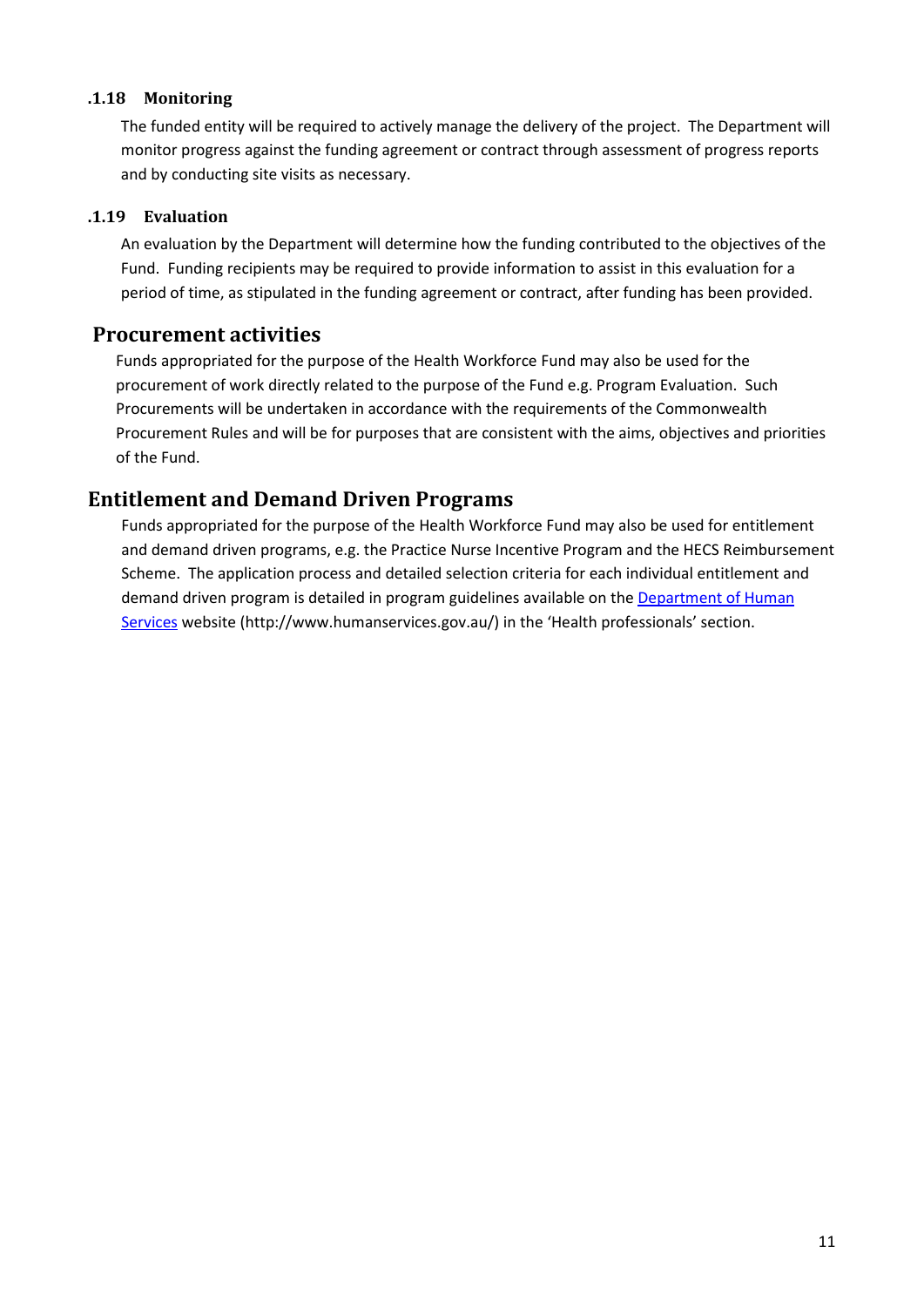# **Glossary of Terms**

*APPLICANTS – means any entity that applies for funding under the Flexible Fund* 

*APPROACH TO MARKET – means any invitation by the Department to an organisation/s to apply for funding under the fund, this can refer to a grant or procurement process.*

*ENTITLEMENT PROGRAMS - refers to funding under which applications may be submitted at any time over the life of the program and are assessed individually against the specified criteria set down for the entitlement with decisions being determined without reference to the comparative merits of other applications*

*FLEXIBLE FUND – means the* HEALTH WORKFORCE FLEXIBLE FUND as described in Section 1 of these Guidelines

*FUNDED ENTITY- means any entity that has been successful in a grant process under the Flexible Fund.*

*FUNDING APPROVER- means the office or individual identified in any grant documentation as the decision maker in any process under the Fund.*

*HEALTH WORKFORCE – may include any or all of the following: medical, dental and allied health professionals, nurses and midwives, Indigenous health workers and other vocationally or tertiary trained health workers that support the provision of health services.*

*PROGRAM - means a pre existing grants program that has been subject to consolidation into the Fund.*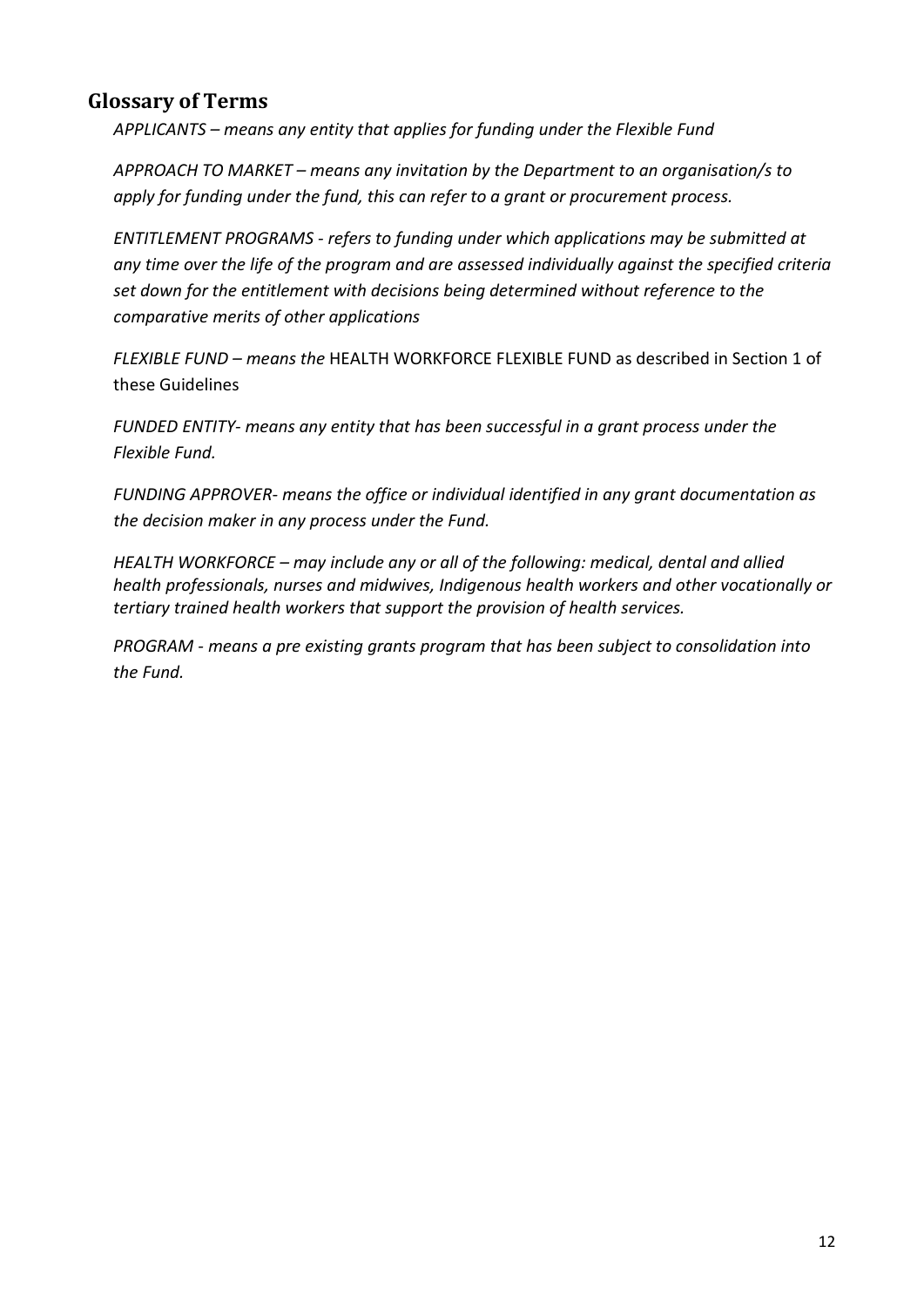# **ATTACHMENT A**

**Priority 1: Increase the supply of health workers, to take into account the changing demographics of the Australian population, and to facilitate a more even distribution of workforce in terms of geography and of the types of services provided.**

### **Potential activities:**

In order to increase the supply of workers in the health professions and to facilitate a more even distribution of workforce in terms of geography and types of services provided, the Department may fund a range of programs/projects targeted at, but not limited to:

- increasing the number of health professionals working in rural areas and ensure they are well trained, with appropriate skills to meet health needs;
- supporting national peak bodies providing advocacy, support and mentoring services and improving access, recruitment, training and retention for health workforce in rural, regional and remote areas;
- supporting general practice training programs;
- supporting the recruitment and retention of overseas and Australian-trained doctors and providing assistance to help orientate overseas trained doctors into their new practice;
- increasing the health workforce by investing in new and/or expanded roles including increased scope of practice for some professionals and nurse practitioner and midwifery roles;
- increasing the number of people trained in professions required to deliver radiation oncology treatment.

### **Broad assessment requirements**

The first level of assessment for any grant arrangement will be to determine the capacity of the applicant and the proposed project to meet the purpose, scope, objectives and outcomes of the Fund and the priority to increase the supply of workers in all health professions and facilitate a more even distribution of workforce.

The second level of assessment of a grant arrangement will be against a range of evaluation criteria that directly relate to the support for activities which may include, but is not limited to:

- the relevance and effectiveness of the proposal to provide support for activities that improve the capacity, quality and mix of the health workforce;
- demonstration that the project is supported by the nominated community/ies;
- complete details of the Project Plan and Budget Projections;
- demonstration that the benefits of the project are sustainable;
- demonstration of partnerships with other organisations to maximise the outcomes of the project; and
- details of the applicant's capacity to implement the project within proposed timeframes and meet reporting requirements.

### **Entitlement and Demand Driven Programs**

The application process and detailed selection criteria for each individual entitlement and demand driven program is detailed in program guidelines available on the [Department of Human Services](http://www.humanservices.gov.au/) website (http://www.humanservices.gov.au/) in the "Health professionals" section.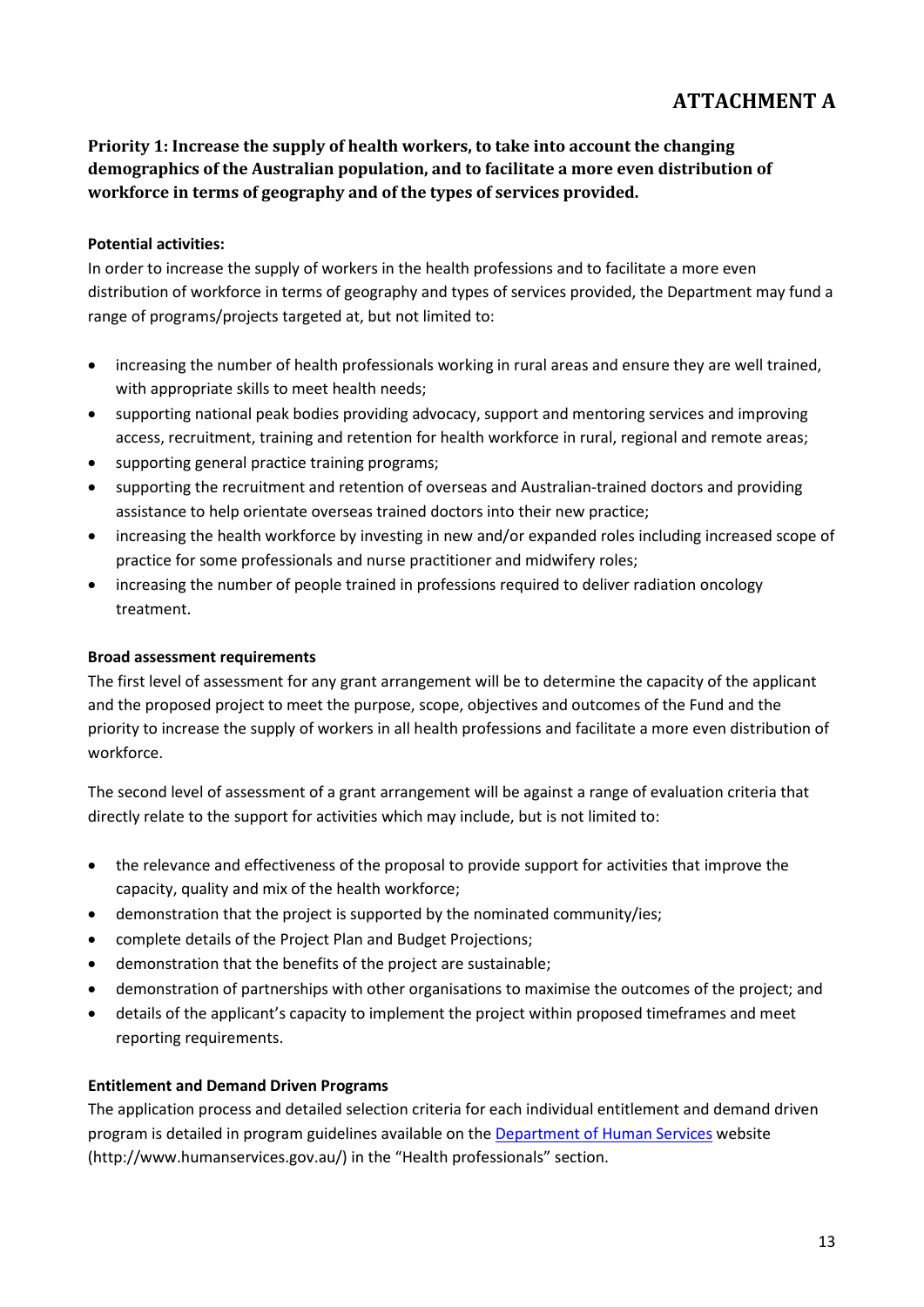## **Priority 2 – Ensuring a capable and qualified health workforce through registration, accreditation, training and development.**

### **Potential activities:**

In order to support the training and development of the health workforce, the Department may fund a range of programs/projects targeted at, but not limited to:

- supporting the National Registration and Accreditation Scheme (NRAS);
- supporting general practice training programs;
- supporting specialist training;
- supporting training and development in professions required to deliver radiation oncology services;
- supporting innovative clinical teaching and training for health professionals using online technologies to deliver health services, such as Telehealth;
- building the capacity of the health workforce and increasing access to training through scholarships and support; and
- supporting infrastructure projects to increase capacity and improve the distribution of clinical teaching and training.

### **Broad assessment requirements**

The first level of assessment for any grant arrangement will be to determine the capacity of the applicant and the proposed project to meet the purpose, scope, objectives and outcomes of the Fund and the priority to support the training and development of the health workforce.

The second level of assessment of a grant arrangement will be against a range of evaluation criteria that directly relate to the support for activities that ensure a capable and qualified workforce, which may include, but is not limited to:

- the relevance and effectiveness of the proposal to provide support for activities that improve the capacity, quality and mix of the health workforce;
- demonstration that the project is supported by the nominated community/ies;
- complete details of the Project Plan and Budget Projections;
- demonstration that the benefits of the project are sustainable;
- demonstration of partnerships with other organisations to maximise the outcomes of the project; and
- details of the applicant's capacity to implement the project within proposed timeframes and meet reporting requirements.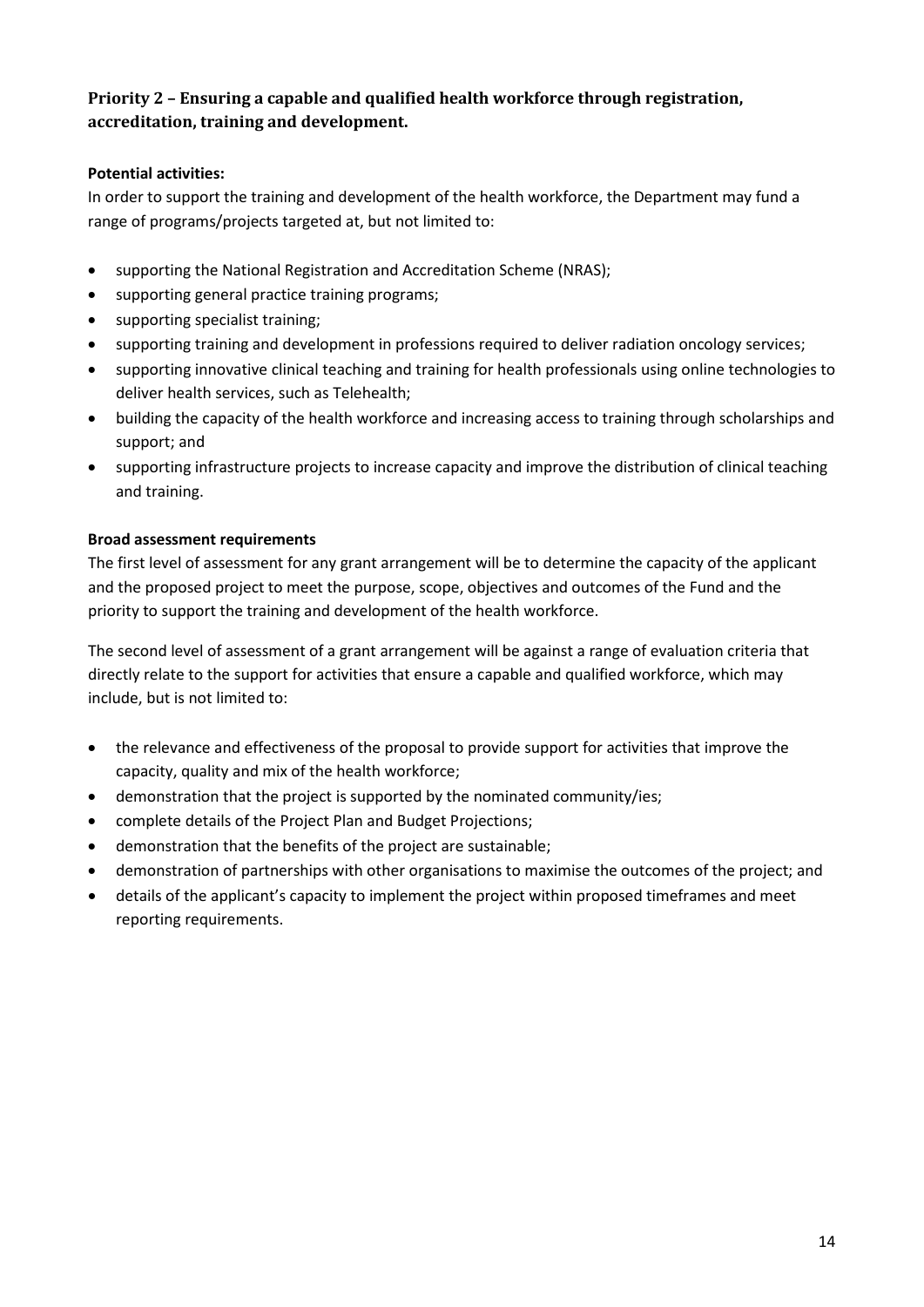# **Priority 3- Supporting the Indigenous health workforce**

Activities that promote an increase in the capacity of the Aboriginal and Torres Strait Islander health workforce and increase the capacity of the broader health workforce to address the needs of Indigenous people.

### **Potential Activities**

In order to support these activities, the Department may fund a range of programs/projects targeted at, but not limited to:

- increasing the number of Aboriginal and Torres Strait Islander students in vocational training and education, and tertiary health courses (for example through the Puggy Hunter Memorial Scholarship Scheme and support of Rotary Australia's Scholarship program);
- work with education providers and Aboriginal and Torres Strait Islander national peak bodies to improve curricula focus on Indigenous health needs and services;
- progress Indigenous health workforce issues through the COAG committees structure;
- support national peak bodies providing advocacy, support and mentoring services and improving access, recruitment, training and retention for the Indigenous health workforce;
- ensure that Aboriginal and Torres Strait Islander-specific programs are optimally effective; and
- contribute to the workforce related elements of the COAG National Health Partnership Agreement on Closing the Gap.

### **Broad assessment requirements**

The first level of assessment for any grant arrangement will be to determine the capacity of the applicant and the proposed project to meet the purpose, scope, objectives and outcomes of the Fund and the priority to support activities that promote an increase in the Aboriginal and Torres Strait Islander health workforce or increase the capacity of the broader health workforce to address the needs of Indigenous people.

The second level of assessment of a grant arrangement will be against a range of evaluation criteria that directly relate to the support for activities that promote increase in the Aboriginal and Torres Strait Islander health workforce or increase the capacity of the broader health workforce to address the needs of Indigenous people, which may include, but is not limited to:

- the relevance and effectiveness of the proposal to provide support for activities that improve the capacity, quality and mix of the health workforce;
- demonstration that the project is supported by the nominated community/ies;
- complete details of the Project Plan and Budget Projections;
- demonstration that the benefits of the project are sustainable;
- demonstration of partnerships with other organisations to maximise the outcomes of the project; and
- details of the applicant's capacity to implement the project within proposed timeframes and meet reporting requirements.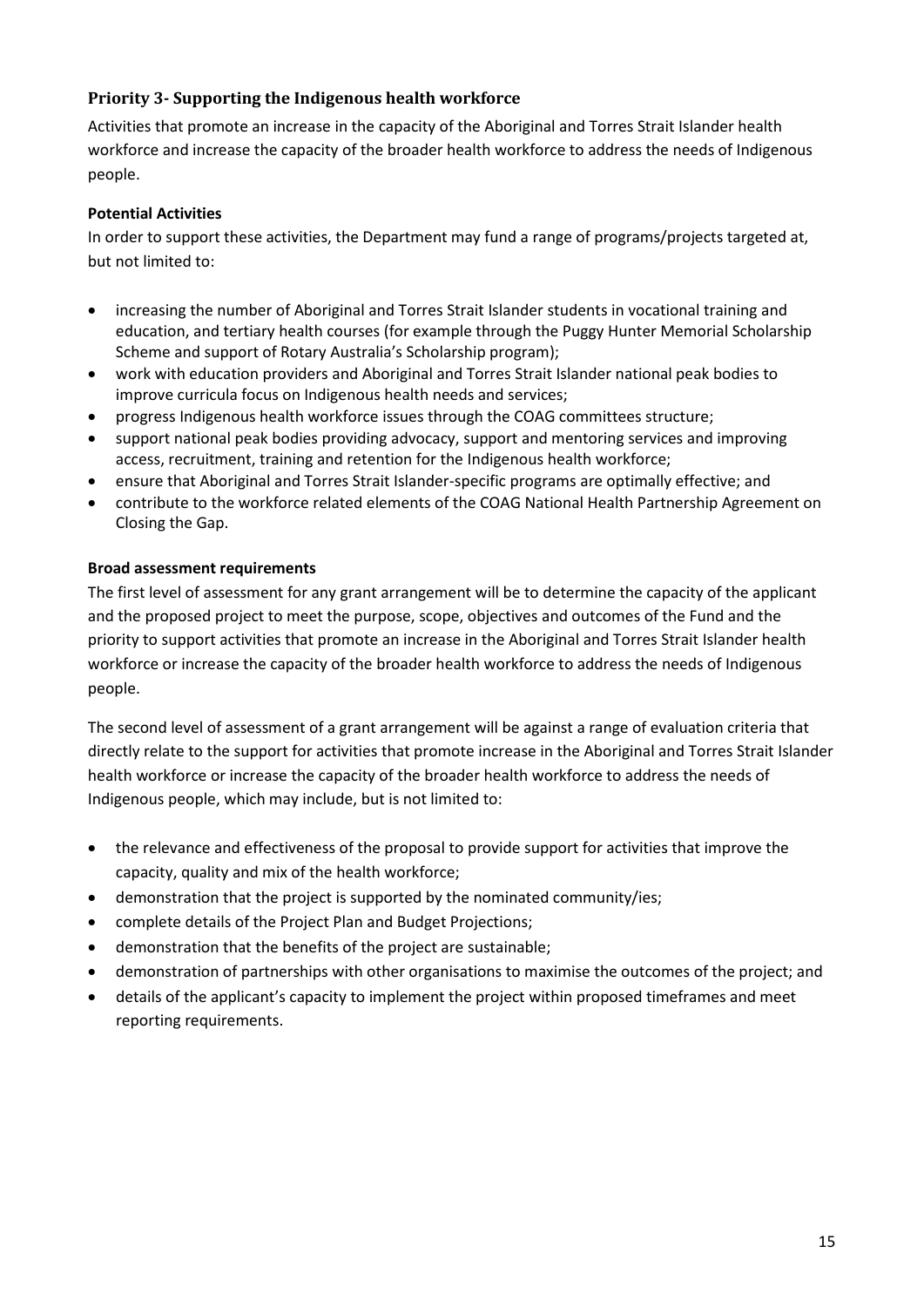### **Priority 4 - Addressing health workforce shortages in regional, rural and remote Australia.**

### **Potential Activities:**

In order to address health workforce shortages in regional, rural and remote Australia, the Department may fund a range of programs/projects targeted at, but not limited to:

- developing, implementing and monitoring rural workforce programs;
- workforce incentives to encourage the medical workforce to move to, and remain in, regional, rural or remote locations and target communities of greatest need;
- increasing rural locum support to enable health professionals in rural areas to take leave for professional reasons without adversely affecting service delivery capacity;
- investing in rural education to provide rural training opportunities to medical, nursing, midwifery and allied health students;
- assisting to reduce professional isolation for health professionals working in rural and remote areas; and
- supporting national peak bodies providing advocacy, support and mentoring services and improving access, recruitment, training and retention for health workers in rural, regional and remote areas.

### **Broad assessment requirements**

The first level of assessment for any grant arrangement will be to determine the capacity of the applicant and the proposed project to meet the purpose, scope, objectives and outcomes of the Fund and the priority to support activities that address health workforce shortages in regional, rural and remote Australia.

The second level of assessment of a grant arrangement will be against a range of evaluation criteria that directly relate to the support for activities that address health workforce shortages in regional, rural and remote Australia, which may include, but is not limited to:

- the relevance and effectiveness of the proposal to provide support for activities that improve the capacity, quality and mix of the health workforce;
- demonstration that the project is supported by the nominated community/ies;
- complete details of the Project Plan and Budget Projections;
- demonstration that the benefits of the project are sustainable;
- demonstration of partnerships with other organisations to maximise the outcomes of the project; and
- details of the applicant's capacity to implement the project within proposed timeframes and meet reporting requirements.

### **Entitlement and Demand Driven Programs**

The application process and detailed selection criteria for each individual entitlement and demand driven program is detailed in program guidelines available on the Department [of Human Services](http://www.humanservices.gov.au/) website (http://www.humanservices.gov.au/) in the "Health professionals" section.